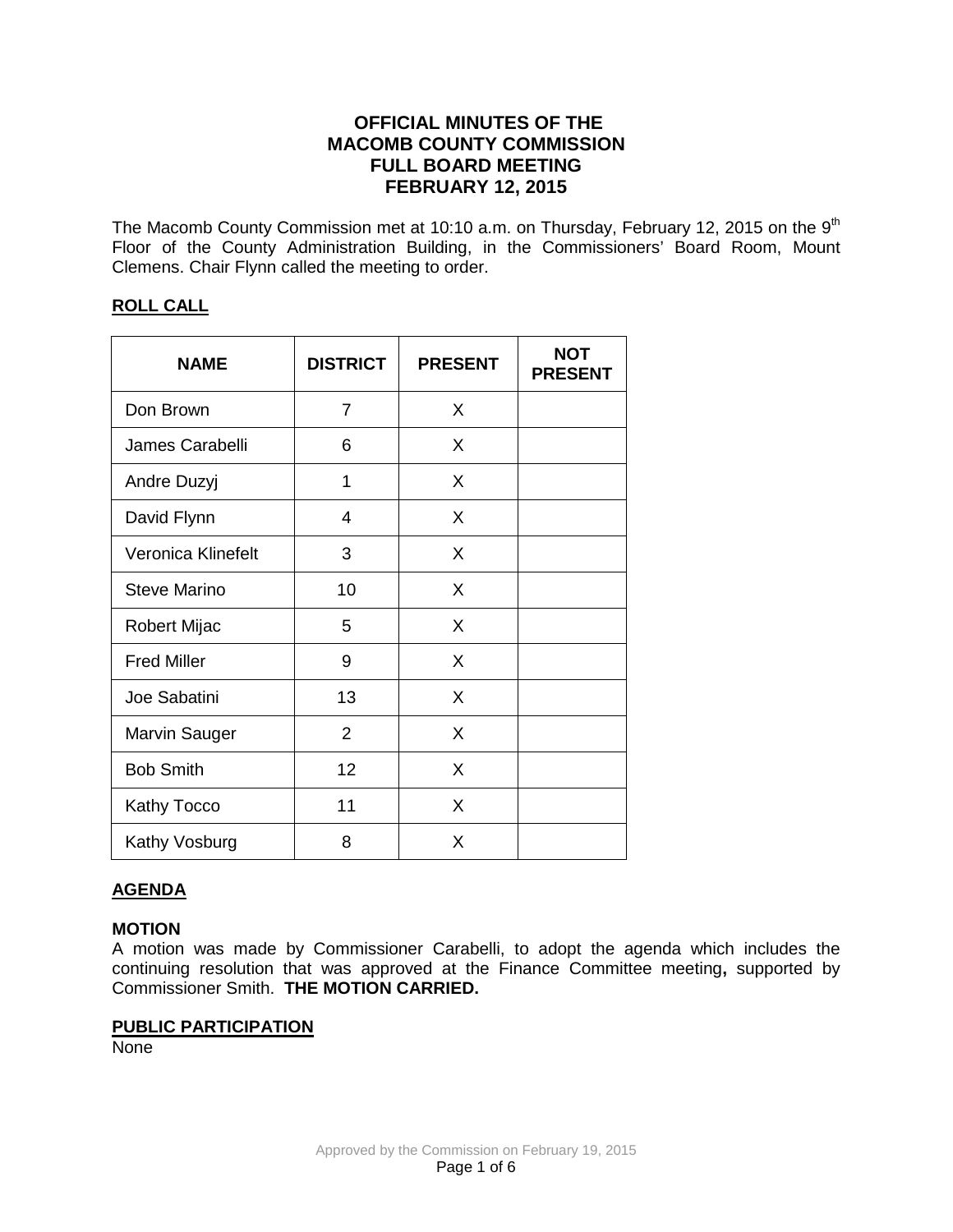# **CORRESPONDENCE FROM EXECUTIVE**

None

#### **BOARD APPOINTMENT**

#### *Veterans Services Commission*

1 vacancy – unfulfilled term expiring 7-31-18 (6 applications)

A roll call vote was taken:

|              | <b>Ducher</b> | Lopez | Lytle | <b>Martindale</b> | <b>Rice</b> | <b>Smeekens</b> |
|--------------|---------------|-------|-------|-------------------|-------------|-----------------|
| <b>Brown</b> |               |       |       |                   | Х           |                 |
| Carabelli    |               |       |       | Χ                 |             |                 |
| Duzyj        | Χ             |       |       |                   |             |                 |
| Klinefelt    |               |       |       | Χ                 |             |                 |
| Marino       |               |       |       |                   | X           |                 |
| Mijac        | Χ             |       |       |                   |             |                 |
| Miller       |               |       |       | X                 |             |                 |
| Sabatini     |               |       | X     |                   |             |                 |
| Sauger       |               |       |       | X                 |             |                 |
| Smith        |               |       |       | Χ                 |             |                 |
| Vosburg      |               | X.    |       |                   |             |                 |
| <b>Tocco</b> |               |       |       | Χ                 |             |                 |
| Flynn        |               |       |       | Χ                 |             |                 |

**R15-028 Donald Martindale** was appointed to the Veterans Services Commission for a term expiring 07-31-2018.

# **HEALTH AND HUMAN SERVICES COMMITTEE MEETING – February 9, 2015**

No report.

# **GOVERNMENT OPERATIONS COMMITTEE MEETING – February 10, 2015**

The reading of the recommendation from the Government Operations Committee was waived and a motion was made by Chair Klinefelt, supported by Vice-Chair Smith, to adopt the committee recommendation.

**R15-029** Approve an amendment to Section 8.G.2 of the 2015-16 Board Rules: Establish a two-thirds vote for a motion to call the question; further, a copy of this Board of Commissioners' action is directed to be delivered forthwith to the Office of the County Executive. **THE MOTION CARRIED.**

# **JUSTICE AND PUBLIC SAFETY COMMITTEE MEETING – February 11, 2015**

The reading of the recommendation from the Justice and Public Safety Committee was waived and a motion was made by Vice-Chair Marino, supported by Commissioner Brown, to adopt the committee recommendation.

**R15-030** Approve the rehiring of the following retired employees: Darla Masinick, Judicial Secretary; Richard McLean, Magistrate, and Joseph Plawecki, Magistrate, to work for the 16<sup>th</sup> Judicial Circuit Court and the 42<sup>nd</sup> Judicial District Court, respectively, in a part-time capacity for a maximum of 90 days, before having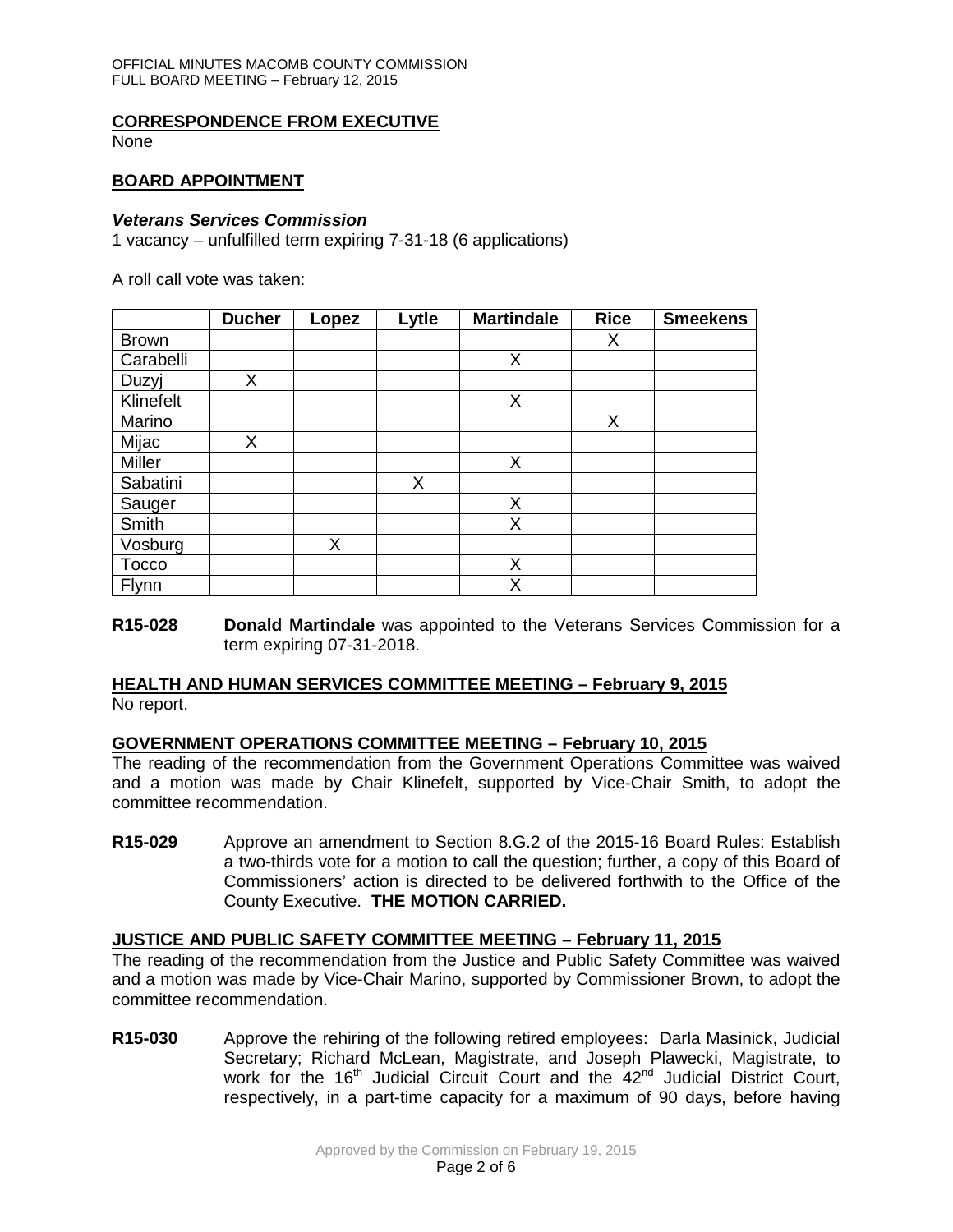been separated from the Court's employment for one full year pursuant to the Home Rule Charter of Macomb County, Michigan, Section 10.6.2; further, a copy of this Board of Commissioners' action is directed to be delivered forthwith to the Office of the County Executive. **THE MOTION CARRIED.** 

# **FINANCE COMMITTEE MEETING – February 12, 2015**

The reading of the recommendations from the Finance Committee was waived and a motion was made by Chair Miller, supported by Vice-Chair Brown, to adopt the committee recommendations.

- **R15-031** Approve the substantial amendment to the 2013-14 Annual Action Plan; further, this budget action addresses budgetary issues only. It does not constitute the Commission's approval of any County contract. If a contract requires Commission approval under the County's Contracting Policy or the County's Procurement Ordinance, such approval must be sought separately; further, a copy of this Board of Commissioners' action is directed to be delivered forthwith to the Office of the County Executive.
- **R15-032** Approve the contract for professional parcel ID assignment services for the Macomb County Register of Deeds between the County of Macomb and Great Lakes Geomatics, LLC; further, a copy of this Board of Commissioners' action is directed to be delivered forthwith to the Office of the County Executive.
- **R15-033** Approve the agreement for Information Technology products and services between the County of Macomb and Xerox, ACS Enterprise Solutions, LLC; further, a copy of this Board of Commissioners' action is directed to be delivered forthwith to the Office of the County Executive.
- **R15-034** Approve an increase in 2015 CY budgeted revenues and expenditures for the Community Corrections Department as a result of being awarded a Federal Justice Assistance Grant covering the years 2013-2017 in the amount of \$90,111; further, this budget action addresses budgetary issues only. It does not constitute the Commission's approval of any County contract. If a contract requires Commission approval under the County's Contracting Policy or the County's Procurement Ordinance, such approval must be sought separately; further, a copy of this Board of Commissioners' action is directed to be delivered forthwith to the Office of the County Executive.
- **R15-035** Approve the creation of the 2015 Macomb County Intermediate Retirees Medical Benefits Trust Agreement; further, a copy of this Board of Commissioners' action is directed to be delivered forthwith to the Office of the County Executive. (Record NO vote for Sabatini)
- **R15-036** Approve a budget amendment to the budget of the Department of Roads in the amount of \$54,500 to fund the addition of one Service Partner position; the total annual cost of this position, at midpoint of the salary range and including fringe benefits, is approximately \$109,000; the amount of this budget amendment reflects estimated costs for a period of six months from April 1, 2015 to September 30, 2015, which is the end of the Roads' 2015 fiscal year; the full cost of the position will be incorporated into future budget cycles; the Finance Department has indicated that funding for this amendment is available in the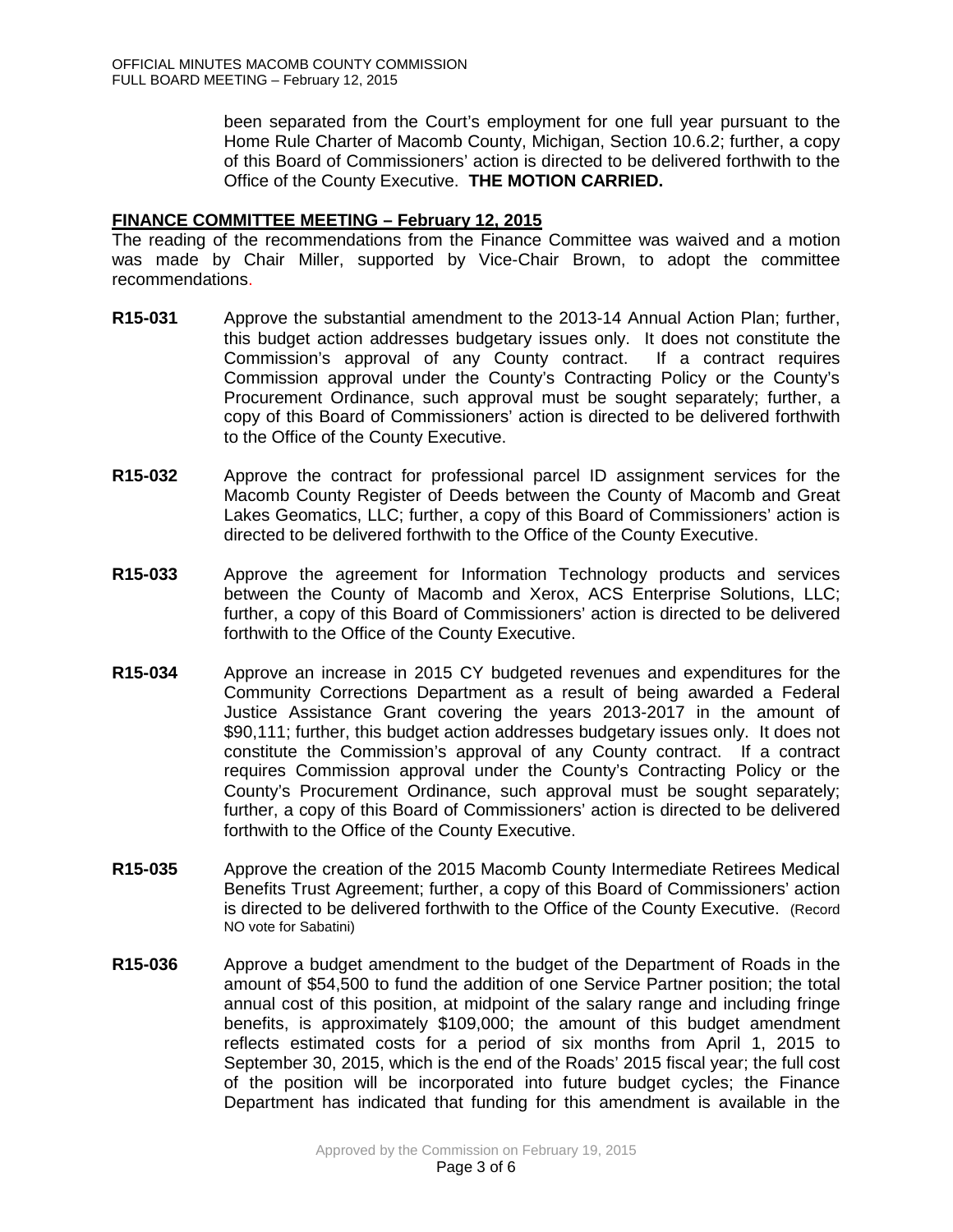Department of Roads' fund balance; further, this budget action addresses budgetary issues only. It does not constitute the Commission's approval of any County contract. If a contract requires Commission approval under the County's Contracting Policy or the County's Procurement Ordinance, such approval must be sought separately; further, a copy of this Board of Commissioners' action is directed to be delivered forthwith to the Office of the County Executive. (Record NO votes for Brown, Marino, Sabatini & Vosburg)

- **R15-037** Approve a budget amendment in the amount of \$66,000 to fund the addition of one Operations Coordinator position in the Human Resources and Labor Relations Department; the total annual cost of this position, at midpoint plus one increment of the salary range and including fringe benefits, is approximately \$88,000; the amount of this budget amendment reflects estimated costs for a period of nine months from April 1, 2015 to December 31, 2015; funding for this amendment is available in the County-wide Professional Development Initiative item in the Non-Departmental Appropriations cost center in the General Fund; the full cost of the position will be incorporated into future budget cycles; further, this budget action addresses budgetary issues only. It does not constitute the Commission's approval of any County contract. If a contract requires Commission approval under the County's Contracting Policy or the County's Procurement Ordinance, such approval must be sought separately; further, a copy of this Board of Commissioners' action is directed to be delivered forthwith to the Office of the County Executive. (Record NO votes for Brown, Marino, Sabatini & Vosburg)
- **R15-038** Authorize the Human Resources and Labor Relations Department to rehire Cynthia Hudson, Position Control Specialist (retired 02-27-15), as a part-time employee in the Human Resources and Labor Relations Department for a period not to exceed 250 hours; further, a copy of this Board of Commissioners' action is directed to be delivered forthwith to the Office of the County Executive.

# **THE MOTION CARRIED.**

# **RESOLUTIONS**

#### **MOTION**

A motion was made by Commissioner Miller, to adopt the following Resolution, supported by Commissioner Brown:

**R15-039** Adoption of Continuing Disclosure Resolution for Proposed 2015 Retiree Health Care Bonds. (Record NO vote for Sabatini)

# **THE MOTION CARRIED.**

# **AMENDMENT TO 2015 MEETING SCHEDULE**

#### **R15-040 MOTION**

A motion was made by Commissioner Carabelli, to amend the 2015 meeting schedule pertaining to Health & Human Services Committee meeting dates**,**  supported by Commissioner Duzyj.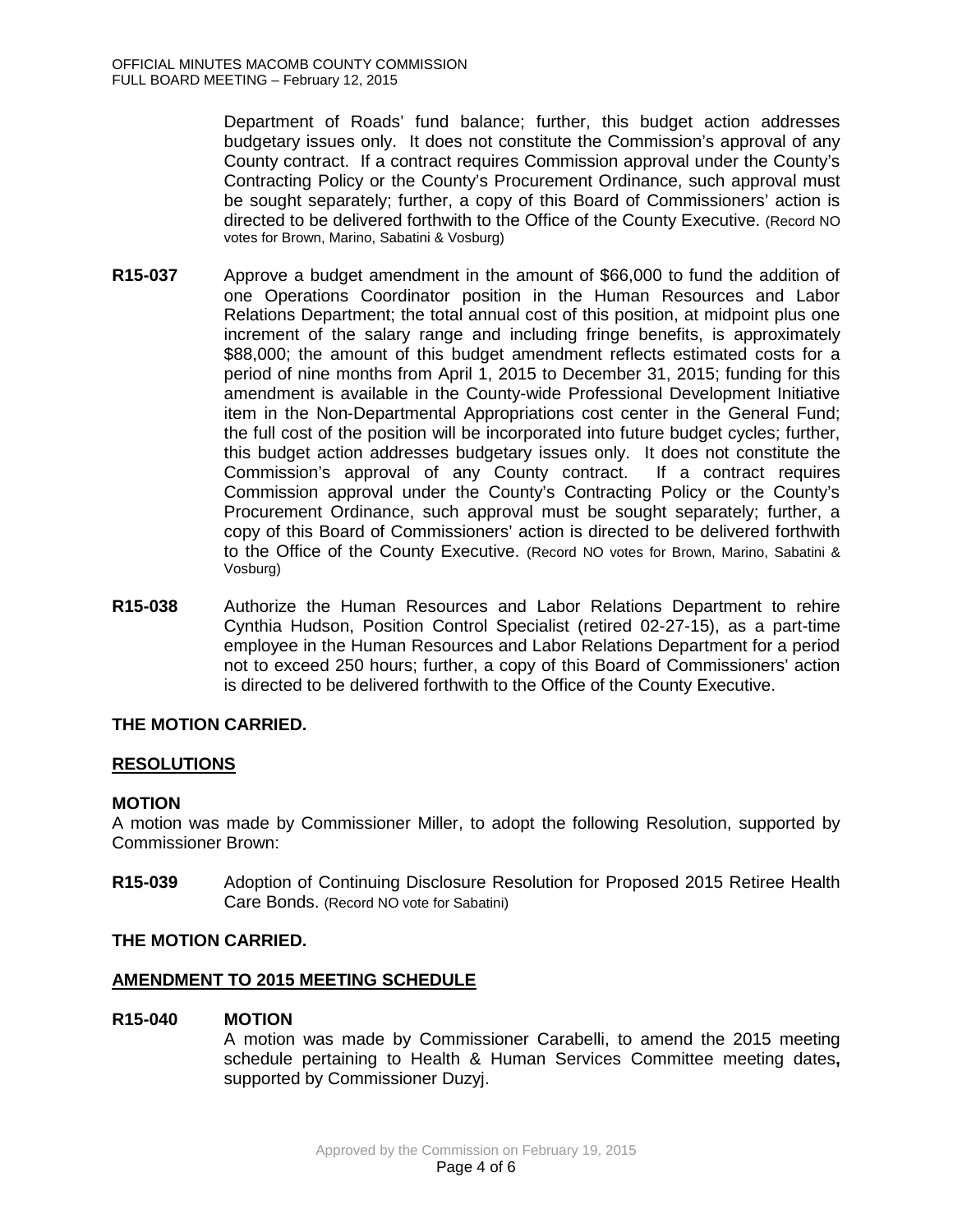# **FRIENDLY AMENDMENT**

Commissioner Sabatini offered a friendly amendment to schedule the July 20<sup>th</sup> and August 17<sup>th</sup> Health and Human Services Committee meetings to either 9 am or 2 pm. Chair Duzyj indicated the 2 pm time is acceptable. **THE MOTION CARRIED WITH THE FRIENDLY AMENDMENT.** 

#### **NEW BUSINESS**

#### **MOTION TO SUSPEND THE RULES**

A motion was made by Commissioner Carabelli, to suspend the rules to excuse the absences of Commissioner Vosburg this week for her business on SEMCOG and Commissioner Miller for being at the DDA presenting with Deputy Executive Deldin, supported by Commissioner Brown. **THE MOTION CARRIED.** 

# **MOTION**

**R15-041** Commissioner Carabelli made a motion to authorize Commissioner Kathy Vosburg to be excused from absences (these will not count towards a reduction in pay) for committee meetings held on February 9 (Health and Human Services), February 10 (Government Operations) and February 11 (Justice and Public Safety) and Commissioner Miller be excused from absences (these will not count towards a reduction in pay) for the committee meeting held on February 11 (Justice and Public Safety), supported by Commissioner Mijac.

# **THE MOTION CARRIED.**

Commissioner Miller spoke of a meeting he attended with Deputy Executive Deldin and Gino Del Pup with Mount Clemens city leaders. Commissioner Miller shared concerns expressed by city leaders. Commissioner Miller said he is working on a resolution that balances the concerns of city leaders with the needs of the county and he will be presenting it in the future. Commissioner Miller said the county values its relationship with the city as the county seat and the county needs to take into consideration the city's concerns as we move forward.

Commissioner Vosburg spoke about SEMCOG conference in Washington DC and met with legislators on Capital Hill. A copy of the SEMSCOPE magazine was distributed to commissioners.

Chair Flynn talked about having votes on the capital project next Wednesday at the joint Economic Development, Infrastructure and Finance Committee which will be forwarded to the next day's Full Board meeting. Also hopes to address the organizational plan.

#### **PUBLIC PARTICIPATION** None